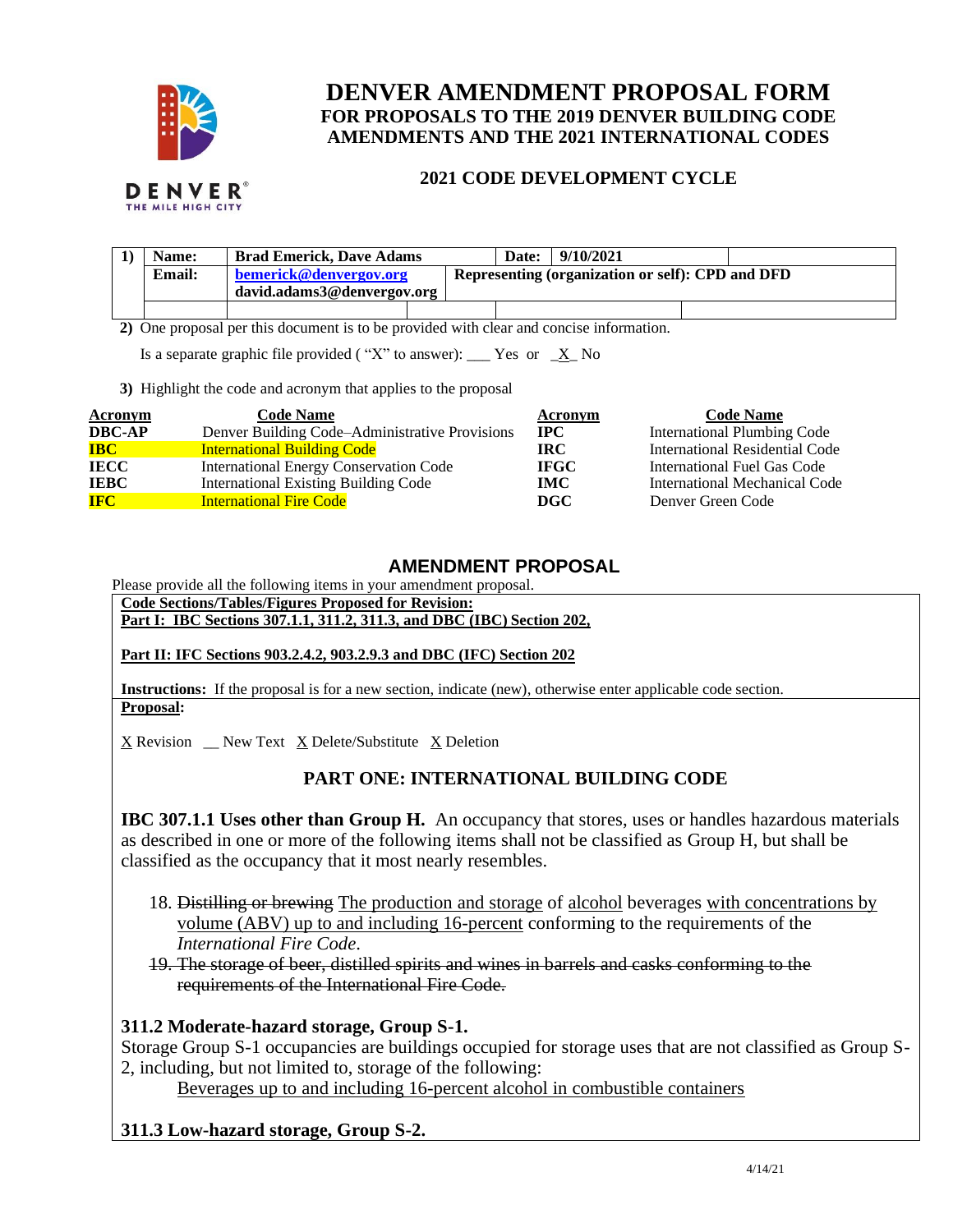Storage Group S-2 occupancies include, among others, buildings used for the storage of noncombustible materials such as products on wood pallets or in paper cartons with or without single thickness divisions; or in paper wrappings. Such products are permitted to have a negligible amount of plastic trim, such as knobs, handles or film wrapping. Group S-2 storage uses shall include, but not be limited to, storage of the following:

Beverages up to and including 16-percent alcohol in noncombustible containers

## **PART TWO: INTERNATIONAL FIRE CODE**

**903.2.4.2 Group F-1 distilled spirits.** An automatic sprinkler system shall be provided throughout a Group F-1 fire area used for the manufacture of distilled spirits. **reserved**

**903.2.9.3 Group S-1 distilled spirits or wine.** An automatic sprinkler system shall be provided throughout a Group S-1 fire area used for the bulk storage of distilled spirits or wine. **reserved**

**4001.3 Recommended practices.** The Fire and Building code officials shall have the authority to utilize the recommended practices and data sheet listed in Table 4001.3 to render interpretations and develop policies and procedures in the application of the provisions of the Denver Building and Fire Code and referenced standards. Such interpretations, policies, and procedures shall be in compliance with the intent and objective of this chapter.

| NFPA <sub>77</sub>        | Recommended Practice on Static Electricity                                 |  |  |  |
|---------------------------|----------------------------------------------------------------------------|--|--|--|
| <b>NFPA 497</b>           | Recommended Practice for the Classification of Flammable Liquids,          |  |  |  |
|                           | Gases, or Vapors and of Hazardous (Classified) Locations for Electrical    |  |  |  |
|                           | <b>Installations in Chemical Process Areas</b>                             |  |  |  |
| <b>NFPA 499</b>           | Recommended Practice for the Classification of Combustible Dusts and of    |  |  |  |
|                           | Hazardous Locations for Electrical Installations in Chemical Process Areas |  |  |  |
| <b>FM Global Property</b> | Ignitable Liquid Storage in Portable Containers                            |  |  |  |
| <b>Loss Prevention</b>    |                                                                            |  |  |  |
| Data Sheet 7-29           |                                                                            |  |  |  |
| The Distilled Spirits     | Recommended Fire Protection Practices for Distilled Spirits Beverage       |  |  |  |
| Council of the            | Facilities                                                                 |  |  |  |
| United States, Inc.       |                                                                            |  |  |  |

#### **TABLE 4001.3 RECOMMENDED PRACTICES**

**4001.4 Construction Documents.** Construction documents shall be submitted for review and permit prior to the installation, construction, or modification of ABPFs or the operational and storage equipment therein.

**SECTION 4002 DEFINITIONS, ACRONYMS AND ABBREVIATIONS**

4002.1 Definitions. The following terms are defined in Chapter 2. BEVERAGE SPIRIT (TTB) DENVER BUILDING CODE DENVER BUILDING AND FIRE CODE DENVER FIRE CODE REMOTE AREA (c.f., NFPA 13)

**4002.2 Acronyms and abbreviations.** The following acronyms and abbreviations shall, for the purposes of this chapter, have the meanings identified below: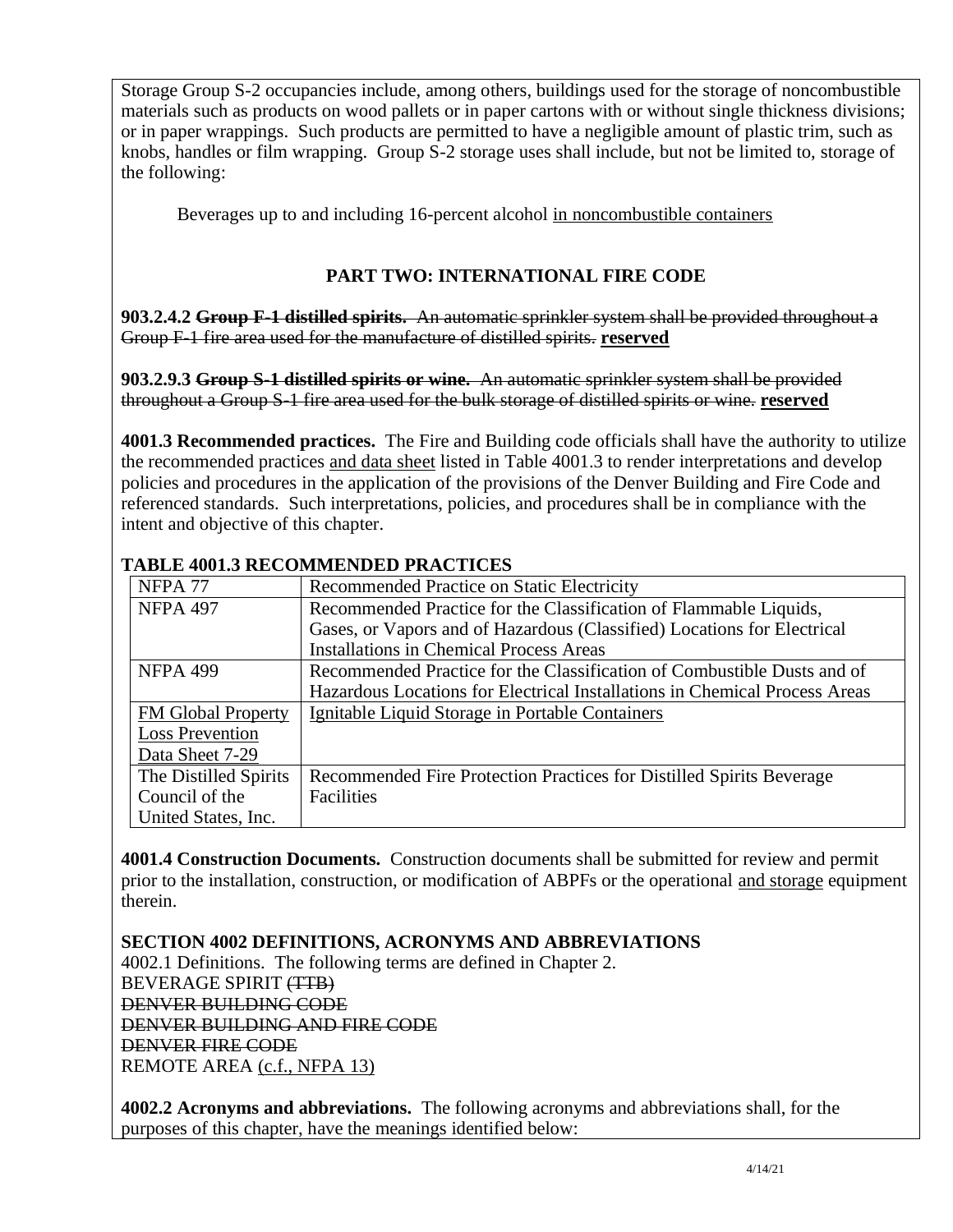**ABPF** Alcohol Beverage Production Facility.

**ABV** Alcohol by Volume.

**ASME**American Society of Mechanical Engineers.

**ASTM**American Society for Testing and Materials.

**DFD** Denver Fire Department

**HMIS** HazMat Inventory Statement.

**HMMP** HazMat Management Plan.

**HMPA** HazMat Permit Application.

**HMR** HazMat Report.

**LEL** Lower Explosive Limit.

**LFL** Lower Flammable Limit.

- **MAQ** Maximum allowable quantity per control area in accordance with Section 5003.1.1 of the *International Fire Code*.
- **MEC** Minimum Explosive Concentration.

**MSDS** Material Safety Data Sheet

**NEC** National Electrical Code

**TTB** Alcohol and Tobacco Tax and Trade Bureau

**4003.2 Occupancy classification.** The occupancy classification of use areas and storage areas including grain-handling and bottling/packaging systems and processes shall be classified in accordance with Sections 4003.2.1 through 4003.2.3. Quantities of ethanol mixtures exceeding the MAQs but packaged in individual, closed and unpressurized containers not exceeding 1.3 gallons (5 L) in volume shall not be counted towards the MAQs.

**4003.2.1.1 Combustible dust producing operations.** ABPFs or portions thereof containing equipment, systems and processes where grains are stored, transferred or milled in such a manner that the confinement conditions and dust concentrations create a fire or explosion hazard shall be in accordance with Chapter 22 and Chapter 50. The fire and building code officials are authorized to require technical assistance in accordance with Section 104 to establish whether the building or portion thereof is required to be assigned an H-2 occupancy classification and to determine explosion and deflagration hazard reduction criteria.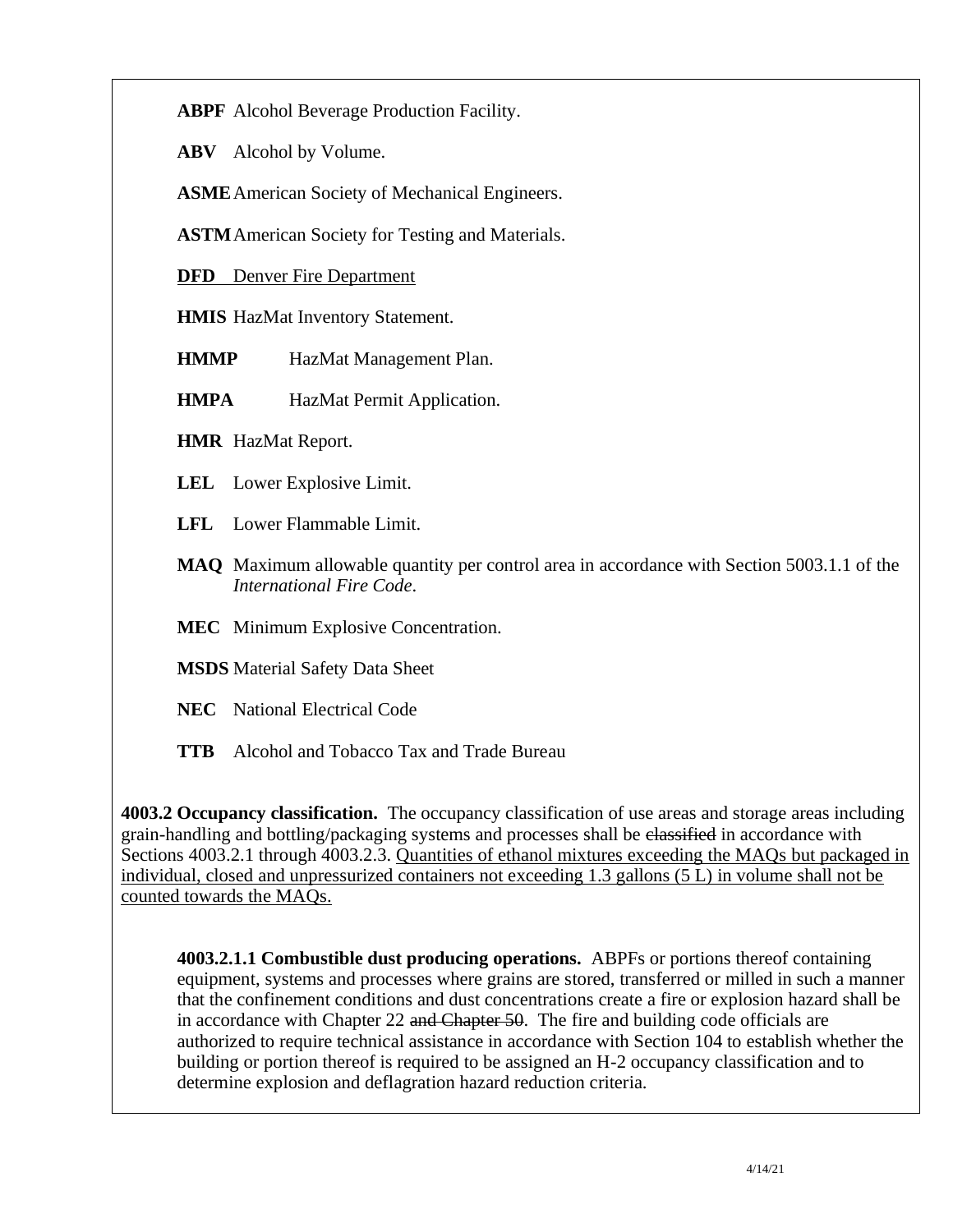**Exception:** Quantities of ethanol mixtures beverages exceeding the MAQs but packaged in individual containers not exceeding 1.3 gallons (5 L) in volume shall not cause the ABPF or portion thereof to be assigned an H-3 occupancy classification.

**4003.3.1 Hazardous materials report (HMR).** An HMR in an approved format is required for all facilities using or storing HazMat. It shall contain at a minimum, critical personnel contact information, pertinent building construction and occupancy information, and an HMIS in accordance with Section 5001.5.2, Appendix H102 and DFD policy.

**4003.3.2 Hazardous materials management plan (HMMP).** An HMMP in accordance with Section 5001.5.1, and Appendix H101 and DFD policy shall be provided in an approved format.

**4003.3.5 Storage plan.** Aisle and storage plans shall be submitted in accordance with Chapters 32 and Chapter 50.

**4003.3.6 Material safety data sheets.** MSDS shall be readily available on the premises for HazMat therein and made available to DFD inspectors upon request.

**4003.6.1.1 System requirements.** Exhaust ventilation systems shall comply with all of the following:

- 1. Installation shall be in accordance with the International Mechanical Code.
- 2. Mechanical ventilation over the storage area or use area shall be at a rate of not less than 1 cubic foot per minute per square foot (cfm/ft2; 0.00508 cms/m2) of floor area.

**Exception:** Areas where Class 1 Liquids are stored in casks are permitted to be provided with an engineered ventilation system in accordance with Chapter 4 of the International Mechanical Code. The air flow rate shall not be less than the greater of:

- (1) that required to maintain the flammable vapor concentration in the storage area at or below 25 percent of the LFL, or
- (2) 0.06 cubic feet per minute per square foot (cfm/ft2; 0.000305 cms/m2).
- 3. Systems shall operate continuously unless alternative designs are approved.

**Exception:** An approved engineered design alternative.

- 4. A manual shutoff control shall be provided outside of the room in a position adjacent to the access door to the room, or in an approved location. The switch shall be a break-glass or other approved type and shall be labeled, "VENTILATION SYSTEM EMERGENCY SHUTOFF."
- 5. Exhaust ventilation shall be designed to consider the density of the material released. For ethanol vapor, inlet air shall be introduced, and exhaust shall be taken, from a point within 12 inches (305 mm) of the floor. For dust, inlet air shall be introduced at a point within 12 inches (305 mm) of the floor and exhaust shall be taken as close to the dust generation source as possible.
- 6. The location and configuration of both the inlet and exhaust air openings shall be designed to provide air movement across all portions of the floor or room to prevent the accumulation of flammable vapors and suspended dust.
- 7. Exhaust air shall not be recirculated to occupied areas.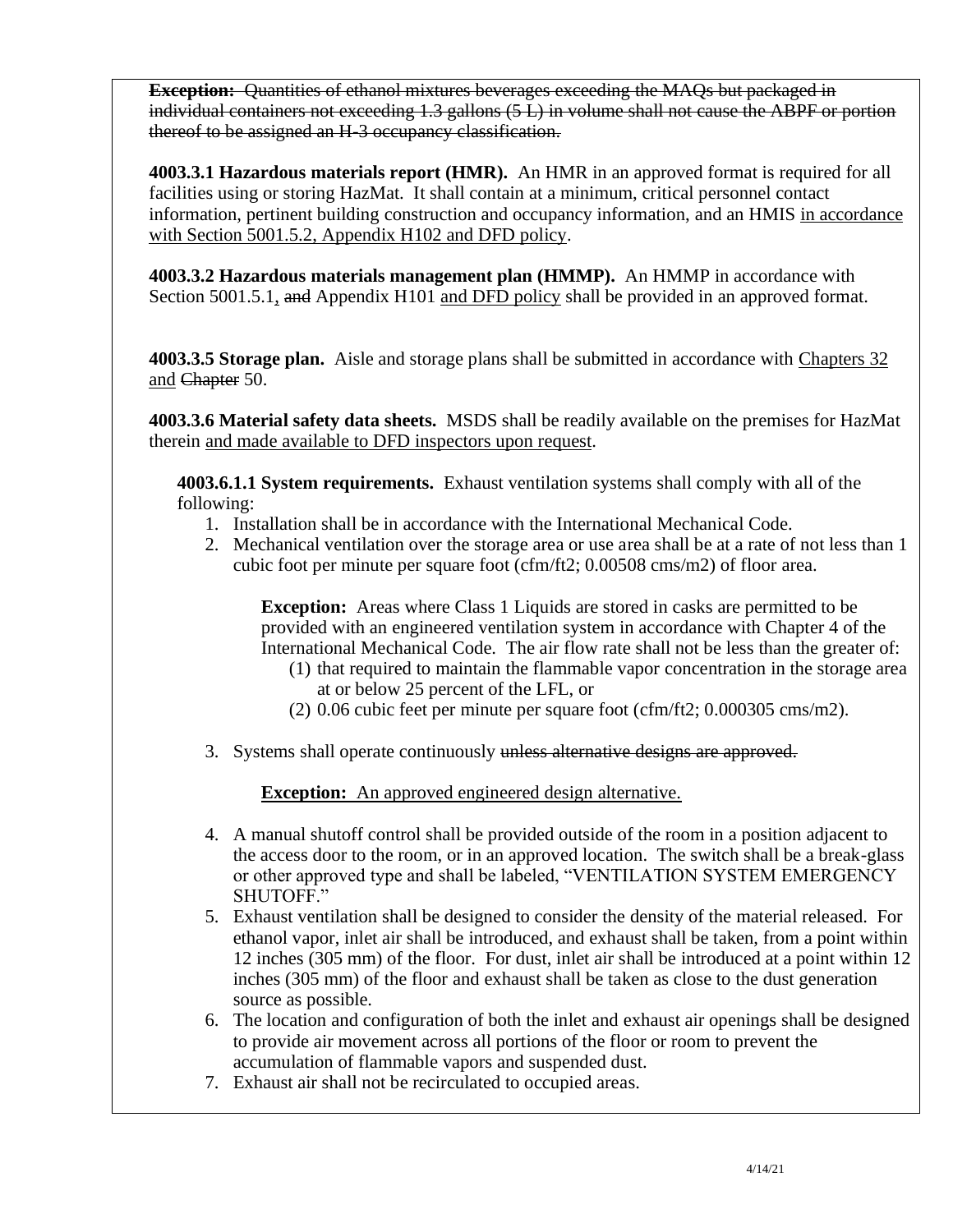**4003.6.2.1 Indoor.** Spill control and secondary containment shall be provided for H-2 and H-3 occupancies in ABPFs where:

- 1. The capacity of any single normally closed vessel or system with holding Class 1 Liquids exceeds 55 gallons (208 L);
- 2. The aggregate capacity of multiple normally closed vessels or systems with holding Class 1 Liquids exceeds 1,000 gallons (3,785 L); or
- 3. Class 1 Liquids are dispensed into or from a normally open vessel or system exceeding a 5.3-gallon (20 L) capacity.

**4003.6.3.1.1 Flammable liquids.** Sprinkler discharge criteria for in areas of ABPFs or portions thereof, with bulk storage of Class 1 <del>Liquid</del> Liquids in combustible containers including casks, use areas and storage areas in ABPFs or portions thereof classified as H-2 or H-3, shall be in accordance with NFPA 30 but shall not be less than that required in accordance with NFPA 13 for Extra Hazard 2 occupancies.

**Exception:** Sprinkler discharge criteria established by an approved engineered design.

Sprinkler discharge criteria for all other Class 1 Liquid use and storage areas in ABPFs or portions thereof classified as H-2 or H-3 occupancies, shall be in accordance with NFPA 30 but shall not be less than that required by NFPA 13 for Ordinary Hazard Group 2 with over a minimum design area of 3,000 square feet (279 m2).

**Exception:** H-2 and H-3 occupancies with storage of Class 1 Liquids in casks shall be protected by a sprinkler system designed for Extra Hazard 2 in accordance with NFPA 13, or by an approved engineered design.

**4003.6.3.3.1 Initiation.** Manual fire alarm boxes shall be installed in accordance with Section 907.4.2 outside of each interior exit or exit access door in the fire barrier walls separating the H-2 or H-3 occupancies, and in the exterior walls surrounding the H-2 or H-3 occupancies.

**Exception:** On exterior walls of H-2 or H-3 occupancies, fire alarm boxes are permitted to be installed inside of and adjacent to each interior exit, exit access, or exit discharge door in the exterior wall.

Manual fire alarm boxes shall be installed at not more than 150-foot (45,720 mm) intervals along corridors, interior exit stairways or ramps, or exit passageways where Class 1 Liquids are transported.

**4003.6.4.2.1 Conveyance equipment.** All conveyance equipment including that used for grain or Class 1 Liquid transfer shall be electrically connected by bond wires, ground cables, piping or similar means to a static grounding system. Conveyor belts shall be electrically conductive and equipped with static eliminators.

Nozzles and vessels used for the transfer of Class 1 Liquids shall be electrically interconnected by:

- 1. Metallic floor plates on which vessels stand while filling, when such floor plates are electrically connected to the fill stem and grounded; or
- 2. Where the fill stem is bonded to the container during filling by means of a bond wire.

## **Exceptions:**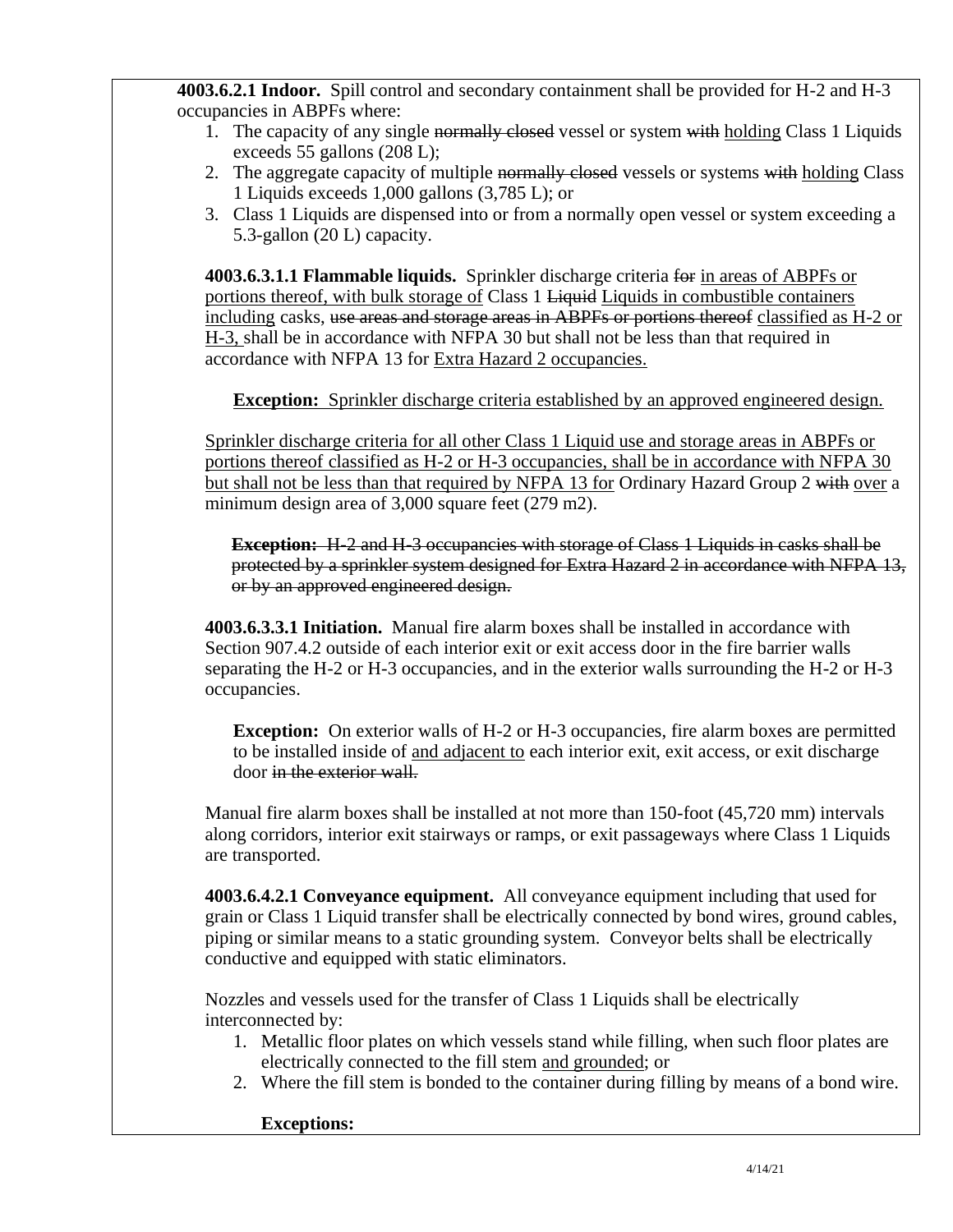- 1. Vats or casks without internal metal or plastic components that could hold a potential difference.
- 2. Equipment used in post bottling operations such as packaging and box storage shall be grounded in accordance with standards applicable to that equipment and industry practice.

**4003.6.4.3 Lightning protection.** Lightning protection in accordance with NFPA 780 shall be provided on ABPFs with an H-2 occupancy; on miscellaneous structures with a combustible dust production hazard due to the storage, handling, or processing of grains; and on ABPFs with an H-2 occupancy and a still having a 750 gallon (2839L) or larger capacity or aggregate bulk storage of Class I Flammable Liquids of 7,800 gallons (29,526L) or greater.

**4003.6.8.3 Location.** Placards shall be located in accordance with NFPA 704 and shall be provided on the outside of each interior exit or exit access door in the fire barrier walls separating the H-2 or H-3 occupancies. Placards shall also be located on access or exit discharge doors and in the exterior walls surrounding the H-2 or H-3 occupancies.

**4003.6.9.2 Open flames.** Open flames including barrel charring operations, and devices operating at temperatures above 680 °F (360 °C) are prohibited throughout fire areas containing Class 1 Liquid storage areas, Class 1 Liquid use areas, and combustible dust production areas.

## **Exceptions:**

- 1. Areas permitted as designated as smoking.
- 2. Areas where hot work permits have been issued in accordance with this Section 105. 3.
- 3. Listed and labeled gas fired or electric unit heaters installed in accordance with the *International Mechanical Code*, *International Fuel Gas Code*, and NFPA 70 (NEC). Such equipment shall be located more than eight feet (2438 mm) from any edge of equipment where Class 1 Liquid vapor/air mixtures could exist under normal operations and more than three feet (914 mm) above the floor or grade level within 25 feet (7620 mm) horizontally from any equipment with Class 1 Liquids.
- 4. Other areas approved by the fire code official.

**4004.2.1.1.9 Empty containers and tanks.** Empty containers and tanks previously used for the storage of hazardous materials shall be free from residual material and vapor as defined by DOTn, the Resource Conservation and Recovery Act (RCRA) or other regulating authority or maintained as specified for the storage of hazardous material.

## **5001 GENERAL**

## **Section 5001.1 Scope is amended by replacing Exception 10 and 15, deleting Exception 16, and adding Exceptions 18 and 19 as follows:**

10. The manufacture, storage, dispensing, and use of alcoholic beverages with 16 percent or less alcohol by volume and the remaining constituents having no hazardous properties regulated by the Denver Building and Fire Code remainder of the beverage not being flammable shall not be limited.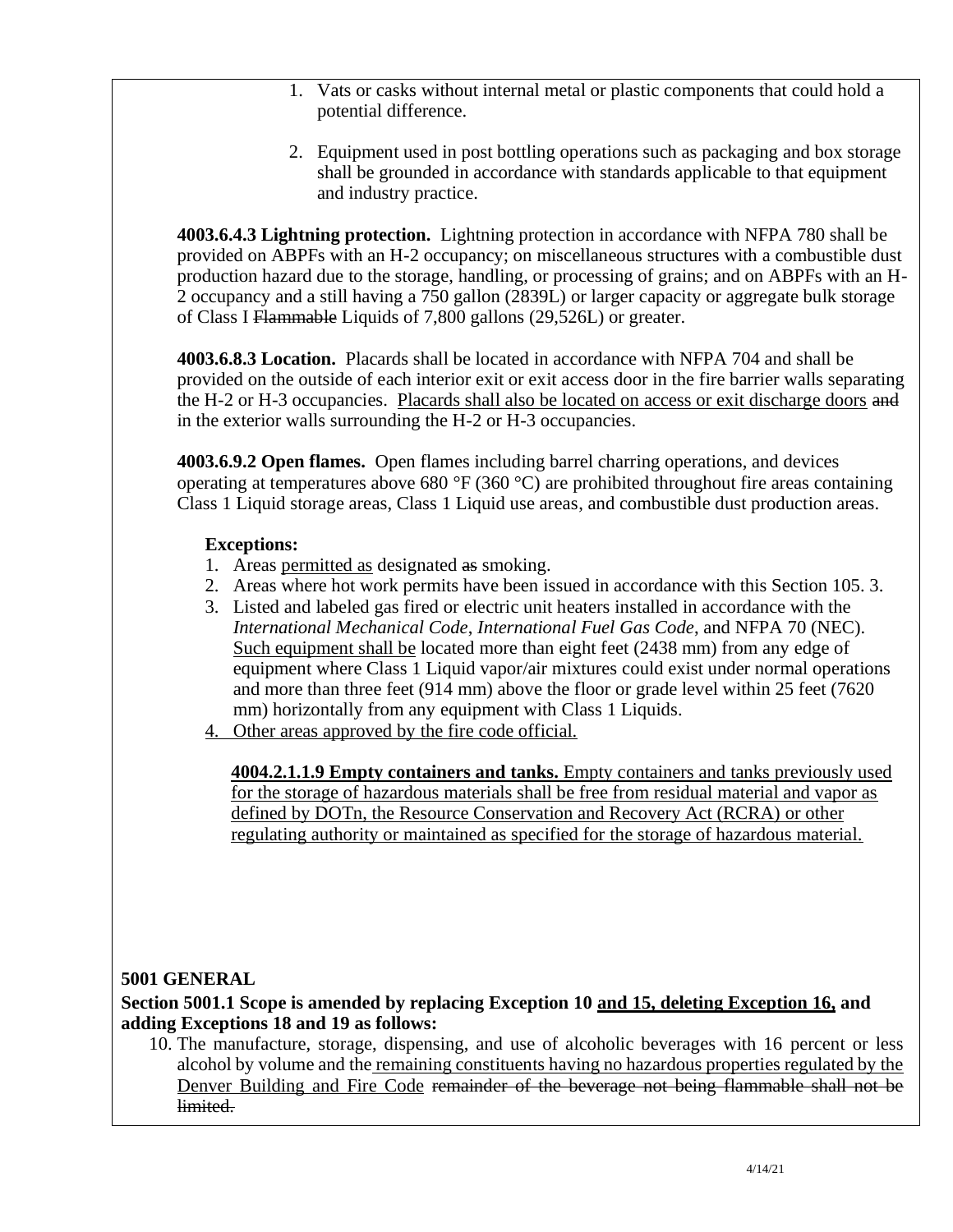#### 11. To remain.

15. Storage and use of flammable or combustible liquids that do not have a fire point when tested in accordance with ASTM D92, not otherwise regulated by this code. The manufacture, storage, dispensing, and handling of alcoholic beverages with greater than 16 percent alcohol by volume shall be in accordance with Chapter 40.

16. Flammable or combustible liquids with a flash point greater than 95°F (35°C) in a watermiscible solution or dispersion with a water and inert (noncombustible) solids content of more than 80 percent by weight, which do not sustain combustion, not otherwise regulated by this code. **Reserved.**

- 18. The manufacture, storage, dispensing, and use of alcoholic beverages not meeting the criteria of Exception 10, shall be in accordance with Chapter 40
- 19. Battery powered industrial trucks regulated by Section 309.

#### **Section 5701.2 Nonapplicability is amended by replacing Item 10 and adding Item 14 as follows:**

- 10. The manufacture, storage, dispensing, and use handling of alcoholic beverages with 16 percent or less alcohol by volume and the remaining constituents having no hazardous properties regulated by the Denver Building and Fire Code remainder of the beverage not being flammable.
- 14. The manufacture, storage, dispensing, and handling of alcohol beverages with greater than 16 percent alcohol by volume shall be in accordance with Chapter 40.

#### **Section 5704.3.3 Indoor storage is amended by deleting Exception 2**

**5704.3.3 Indoor storage.** Storage of *flammable* and *combustible liquids* inside buildings in containers and portable tanks shall be in accordance with Sections 5704.3.3.1 through 5704.3.3.10. **Exceptions:** 

1. Liquids in the fuel tanks of motor vehicles, aircraft, boats or portable or stationary engines.

2. The storage of distilled spirits and wines in wooden barrels or casks.

#### **Supporting Information (Required):**

The DBC/IFC Chapter 40 (previously Chapter 38) was originally adopted into the 2016 Denver amendments to the 2015 IFC and predates all similar regulations newly added to the I-Codes. The brand new chapter and modified sections in the I-Codes are inconsistent and in conflict with existing code (and standard) provisions, language and intent – and are still in a state of flux at the national level. The Denver regulations were developed with distillery architects, engineer and owners, and are more comprehensive, better researched and more up to date to be compatible with all the other code sections in the IBC and IFC and applicable standards.

The changes proposed here fall into 3 categories: typos, clarifications, and code changes. Several typos were included in the original draft and not all had been corrected in the subsequent code cycle. Several more were introduced in code changes to this chapter since. Typos include inconsistent formatting with the IFC, list numbers out of sequence, incorrect section references, erroneous words in sentences, etc. These do not change the intent of the code.

Clarifications include text modification to be consistent with the I-Codes, text changes to be consistent with definitions, relocating code provisions to more appropriate locations, etc. These do not change the intent of the code.

Code changes are made to new changes in the baseline codes in order to maintain consistency in regulations throughout the Icodes. This will be necessary for several national code cycles until the new regulations are compatible with the remainder of